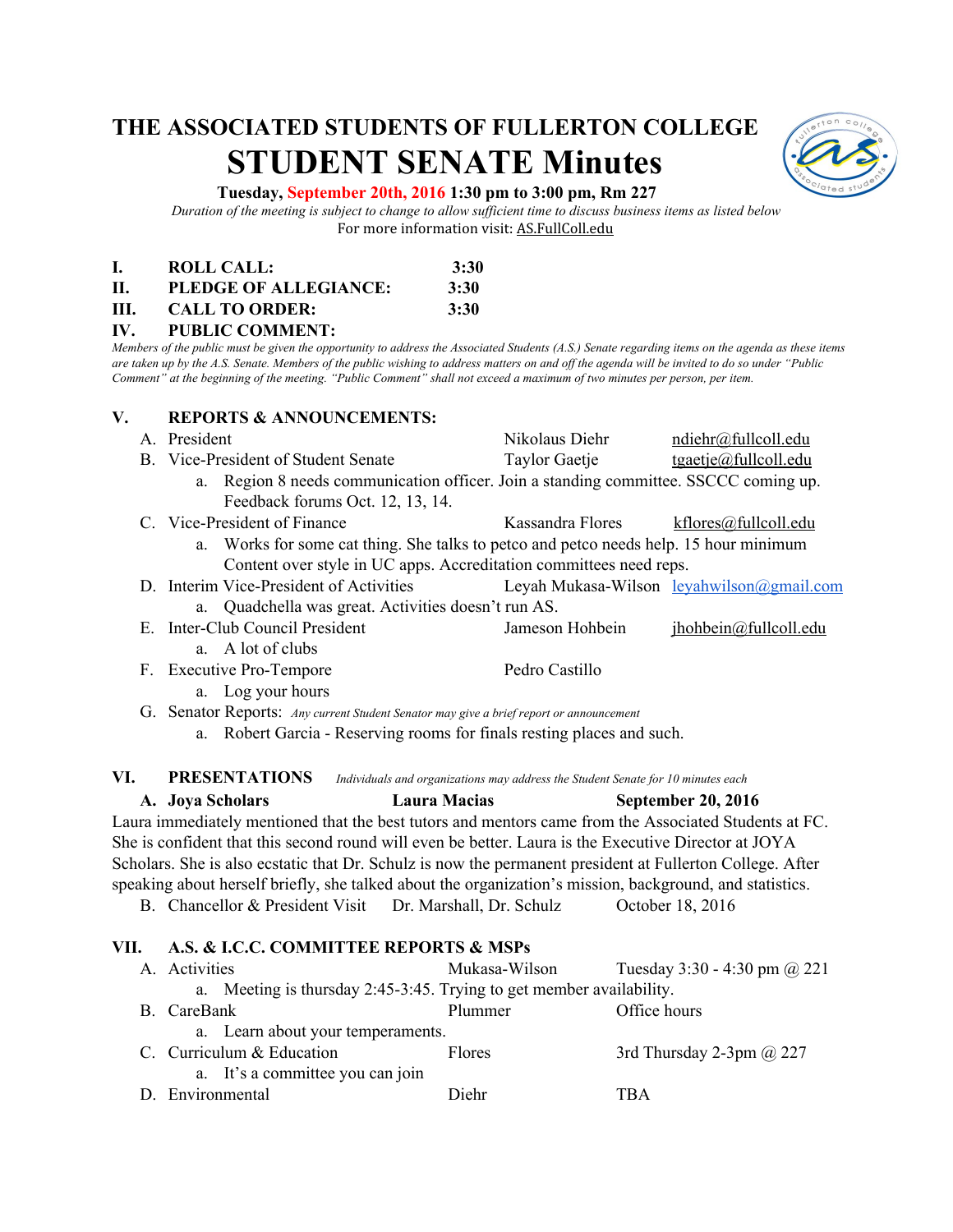|                                                                                        | E. Executive Council                                                       | Diehr        | Tuesday $3:00-4:00$ pm                 |
|----------------------------------------------------------------------------------------|----------------------------------------------------------------------------|--------------|----------------------------------------|
|                                                                                        | a. Meeting today 3-4                                                       |              |                                        |
|                                                                                        | F. Finance                                                                 | Flores       | Friday 1:30 - 3:00 pm @ 221            |
|                                                                                        | a. Meeting Friday. Contracts with businesses.                              |              |                                        |
|                                                                                        | G. Inter-Club Council                                                      | Hohbein      | Monday 1:30-3:00pm $@227$              |
|                                                                                        | a. Help ICC edit club constitutions.                                       |              |                                        |
|                                                                                        | H. Judicial                                                                | S. Dotterman | Tuesday $12:00 - 1:00$ pm $\omega$ 227 |
|                                                                                        | a.                                                                         |              |                                        |
|                                                                                        | Research, Planning, & Resolutions                                          | Gaetje       | Thursday 11:00a-12:00p @ 221           |
|                                                                                        | Starting to work on resolutions. You can write your own resolutions!<br>a. |              |                                        |
|                                                                                        | J. A.S. Benefits Task Force                                                | Flores       | <b>TBA</b>                             |
|                                                                                        | a. Join the task force to get AS contracts with businesses.                |              |                                        |
|                                                                                        | K. Election Committee                                                      | Diehr        | Monday-Thursday 3:00 @ 221             |
| VIII.                                                                                  | <b>UNFINISHED BUSINESS</b>                                                 |              |                                        |
|                                                                                        | A. Approval of Minutes                                                     |              |                                        |
|                                                                                        | a. 9.13.2016 (attached)                                                    |              |                                        |
| MSP approve minutes subject to attendance changes(Flores, Gatpandan) without objection |                                                                            |              |                                        |
|                                                                                        | B. CareBank (Requests & Updates)                                           |              |                                        |

C. **Applicants to serve as Student Representatives:**

| Kate ARMOSILLA      | Noor ARBAB       | <b>Gregory BOULES</b> |
|---------------------|------------------|-----------------------|
| Christopher DE LEON | Manuel SANCHEZ   | Deanna PEREZ          |
| Alexis RAMIREZ      | Elizabeth GARCIA | <b>Hector GUZMAN</b>  |

# *MSP to approve Student Rep applicants (Torres/Hohbein) without objection*

- D. Swearing in of Student Senators
- E. Resignations (formal letter must be received by A.S. Office or  $\triangle S(\hat{a}$  fullcoll.edu)
- F. Dismissals (referred from Judicial)
- G. Quadchella (Sept 13, 2016)

There was discussion about participation, sound system use, complaints, compliments, and plans for next year. There were plenty of comments about the performers being "good".

H. A.S. Benefits and Lanyard *referred to Task force*

# **IX. NEW BUSINESS**

A. State of the Students: Nikolaus Diehr

# **B.** Joe Carrithers Two-Part Special

There was a pop quiz. Surprise! Joe educated the Student Senate. Joe also reminded the Senate *why* they follow Robert's Rules of Order and how to remain accountable to each other when it comes to parliamentary procedures. Sequel: Brown Act (State law). "You don't have a choice about it."

- C. Posting Agendas Online (Fletcher)
	- a. Meeting times posted online

# *MSP to add all committee meeting times to A.S. Calendar available on the A.S. website (Fletcher/Flores)*

There was a discussion about the best way to create this online calendar.<http://as.fullcoll.edu/calendar> Joe mentioned that CDS Committees are handled by their respective chairperson. Reminder to email ALL Committee agendas to  $\triangle S@full$ coll.edu 72 hours beforehand. Clubs should be on [EMS](http://event.nocccd.edu/VirtualEMSCampus_FC/CustomBrowseEvents.aspx?data=nH6RMfQ4q5hGbhElvQ4%2fZnjH7qGuK4eOrzlAYxbgFZv4bXCGvcqstWyu6eICTsUWq8pe6xSuM1A%3d)